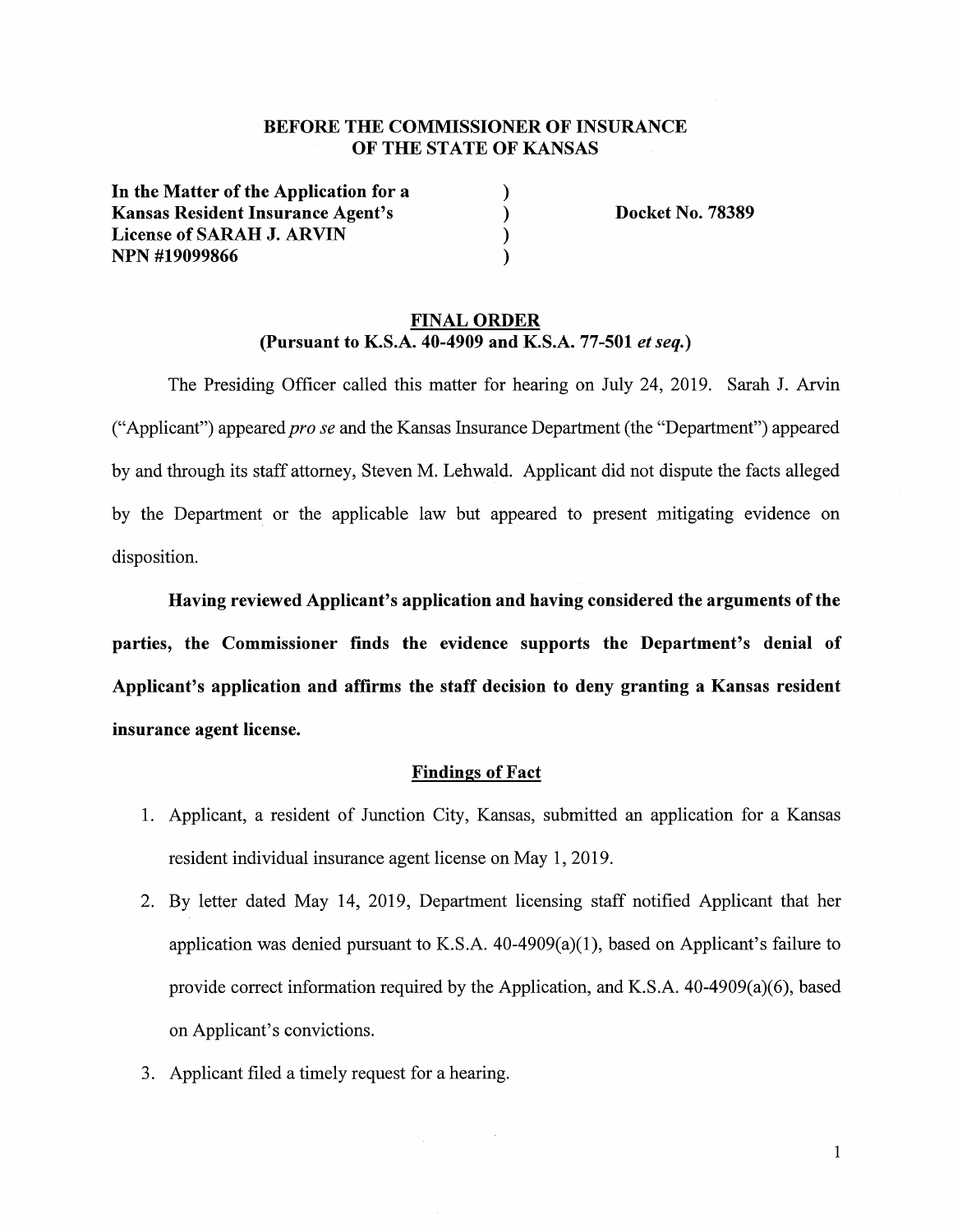- 4. The Presiding Officer is the Assistant Commissioner of Insurance acting on behalf of the Commissioner of Insurance as the agency head as provided in K.S.A. 77-547.
- 5. At the evidentiary hearing, Applicant stipulated to an

6. Background question la under item 38 of the application asks:

Have you ever been convicted of a misdemeanor, had a judgment withheld or deferred, or are you currently charged with committing a misdemeanor?

- 7. Applicant answered "no."
- 8. Applicant submitted her application online.
- 9. As part of the online application, a pop-up notification appears before the applicant

proceeds to background question. It states, in part:

"Please review the background question tab carefully and thoroughly. An incorrect or inaccurate response to a background question may result in delay in your application and/or ultimately a denial of license . . . ."

10. The pop-up notification requires the Applicant to affirmatively acknowledge reading the

notification, which states:

"Click here to acknowledge that you read, understand and agree to the information on this page. Then click "continue."

- 11. The Applicant is not able to proceed to the background questions until clicking on the acknowledgement box.
- 12. At the end of the application, the Applicant signed the Applicant's Certification and Attestation portion of the application which states, in part: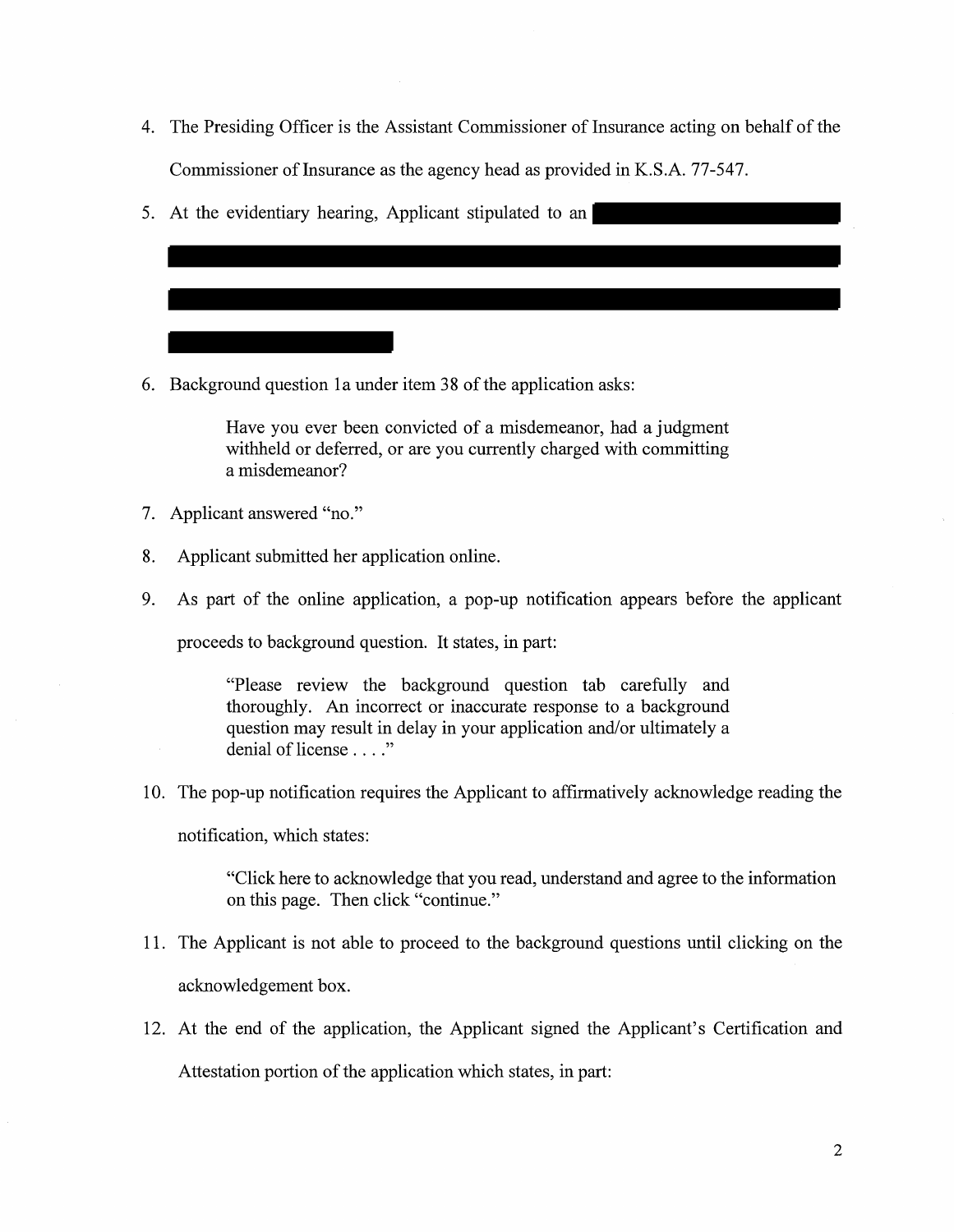The Applicant must read the following very carefully:

I hereby certify that, *under penalty of perjury,* all of the information submitted in this application and attachments is true and complete. I am aware that submitting false information or omitting pertinent or material information in connection with this application is grounds for license revocation or denial of the license  $\mathbb{R}^n$  and  $\mathbb{R}^n$ [Emphasis added.]

- 13. Applicant provided background information regarding both misdemeanor convictions. In the 2003 matter, she pled guilty and was ordered to pay restitution to the victim and court costs. She was also placed on unsupervised probation for six months. In the 2008 matter, the Applicant again pled guilty, was assessed court costs, and was placed on probation of six months.
- 14. When asked whether she had other encounters with the Judicial System, the Applicant testified she was charged with but had successfully completed a diversion program.
- 15. Applicant apologized for her failure to disclose the two misdemeanor convictions. She testified that she was not trying to be dishonest but that she believed, based on research she had done on the internet, that misdemeanor convictions "fell off' a person's record after five years. She also indicated these misdemeanors had not posed a problem when she underwent a federal background check in 2018 for work in a pre-school at the Child and Youth Services program at Fort Riley, nor when a background check was undertaken in connection with her employment at a hospital in 2016.
- 16. The Applicant testified she does not recall reading the pop up box while completing her -~ application. However, when asked if she would have completed the application differently had she read and understood the pop up warning, she admitted she would not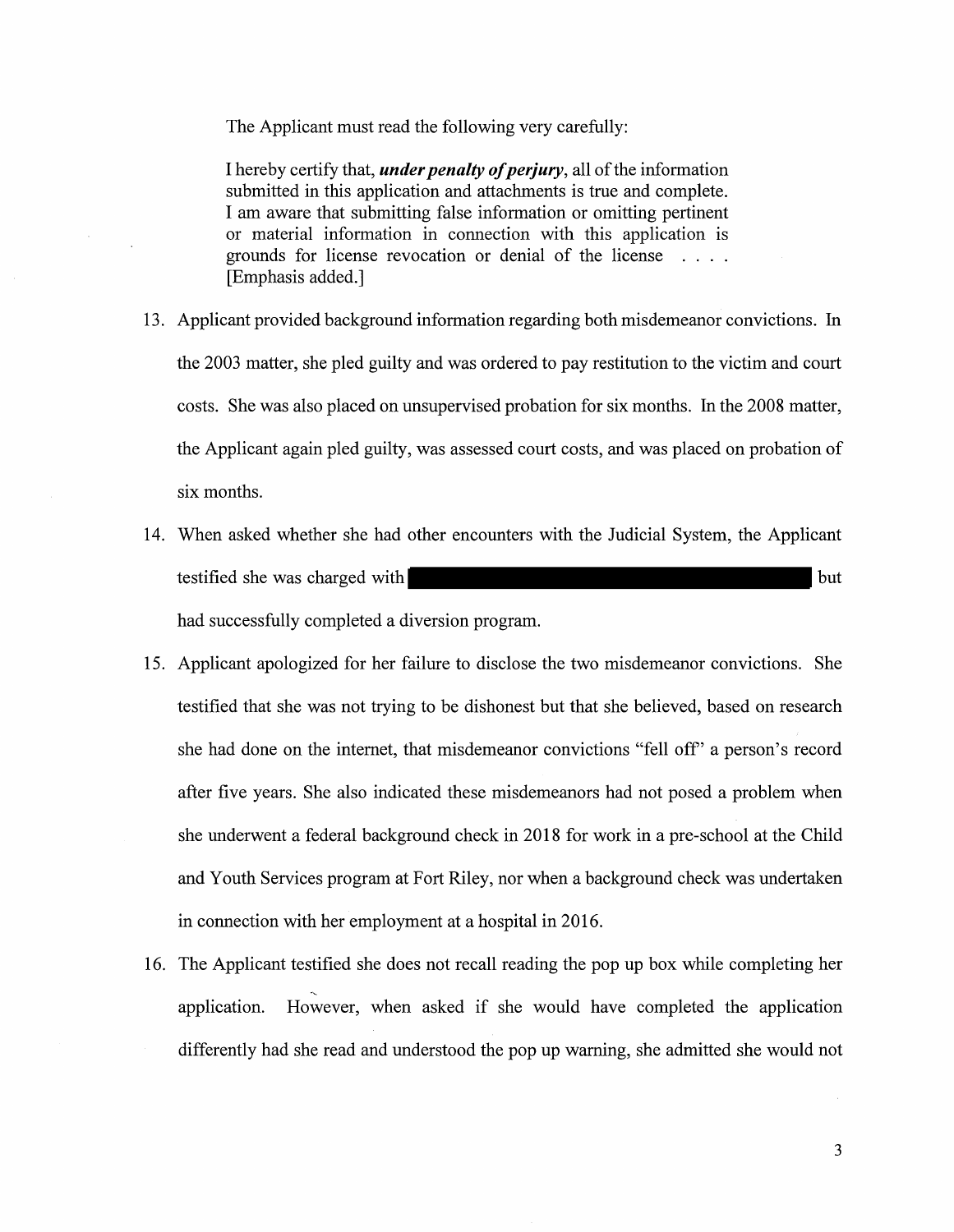have disclosed the misdemeanors because of her belief based on her research that they had ', "fallen off' her record.

- 17. Application indicated that if she had known that her understanding of misdemeanor convictions being removed from one's record after five years was not correct she would have taken action to have them expunged.
- 18. Applicant testified that the 2003 conviction occurred when she was 18 years old and the 2008 conviction when she was 23. She admitted she made mistakes in her life but stated she is a different person now and is very responsible.
- 19. Applicant submitted into evidence four letters of recommendation supporting her license application. One was from her brother and one from a long-time friend. Two were from people who worked with her in the Farm Bureau Financial Services office in Manhattan, Kansas. All spoke highly of the Applicant's character, work ethic, service to others, and integrity.
- 20. Counsel for the Department staff asked the Presiding Officer to take into account that agents must be precise and complete in filling out applications for insurance coverage. The failure of Applicant to disclose the two misdemeanor charges indicated that she was trying to not disclose them, that she did not pay attention to or follow instruction correctly, and that she relied on faulty information from the internet rather than contact the Department for clarification as directed in the pop-up box.

### **Applicable Law**

21. Before approving an application for a Kansas resident insurance agent's license, the Commissioner has the statutory obligation to "determine that the applicant ... has not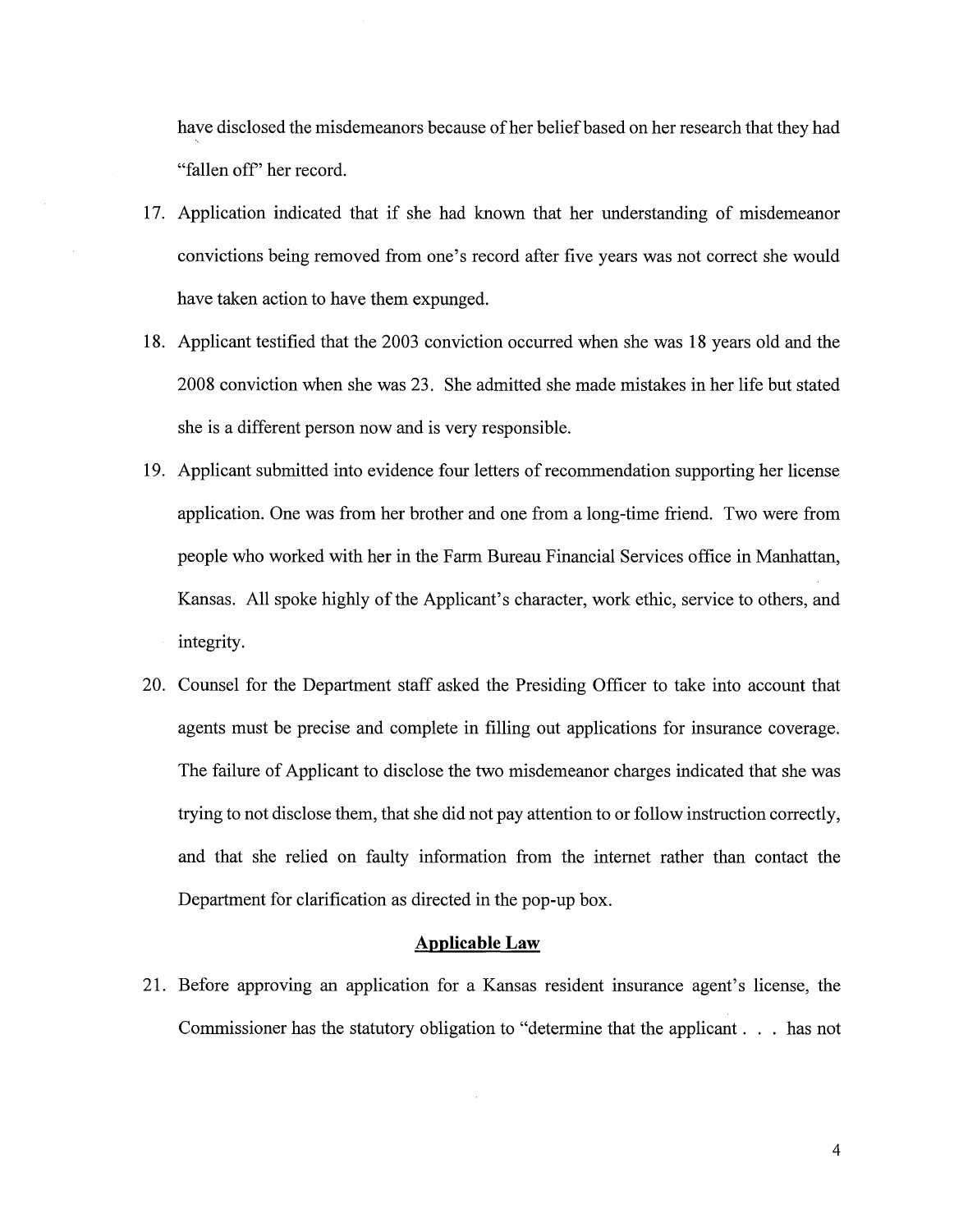committed any act that is grounds for denial pursuant to this section or suspension or revocation pursuant to K.S.A. 40-4909, and amendments thereto." K.S.A. 40-4905.

- 22. Pursuant to K.S.A. 40-4909(a), the Commissioner "may revoke, suspend, or deny the license of a person who has "been convicted of a misdemeanor or felony," K.S.A. 40- 4909(a)(6).
- 23. The Kansas Supreme Court has not had occasion to discuss the factors the Commissioner should consider when exercising his or her discretion under K.S.A. 40-4909(a)(6), but it has listed the factors to be considered in determining whether a former attorney should be readmitted to the practice of law. They are:

(1) the present moral fitness of the petitioner; (2) the demonstrated consciousness of the wrongful conduct and disrepute which the conduct has brought the profession; (3) the extent of petitioner's rehabilitation;  $(4)$  the seriousness of the original misconduct;  $(5)$  conduct subsequent to discipline;  $(6)$  the time elapsed since the original discipline; (7) the petitioner's character, maturity and experience at the time of the original discipline; and (8) the petitioner's present competence in legal skills. *State v. Russo,* 210 Kan. 5, 6, 630 P.2d 711 (1981).

The Kansas Supreme Court held that the same factors applied in considering reinstatement to practice law were equally relevant to the practice of medicine. *Vakas v. Kansas Bd. of Healing Arts,* 248 Kan. 589, 600, 808 P.2d 1355, 1364 (1991). The Commissioner considers the direction given on the exercise of discretion in granting legal and medical licenses to be applicable in the consideration of granting insurance agent licenses.

24. Pursuant to K.S.A. 77-526(a), the Assistant Commissioner of Insurance acting on behalf of the Commissioner of Insurance as the agency head, as provided in K.S.A. 77-547, is empowered to render a Final Order.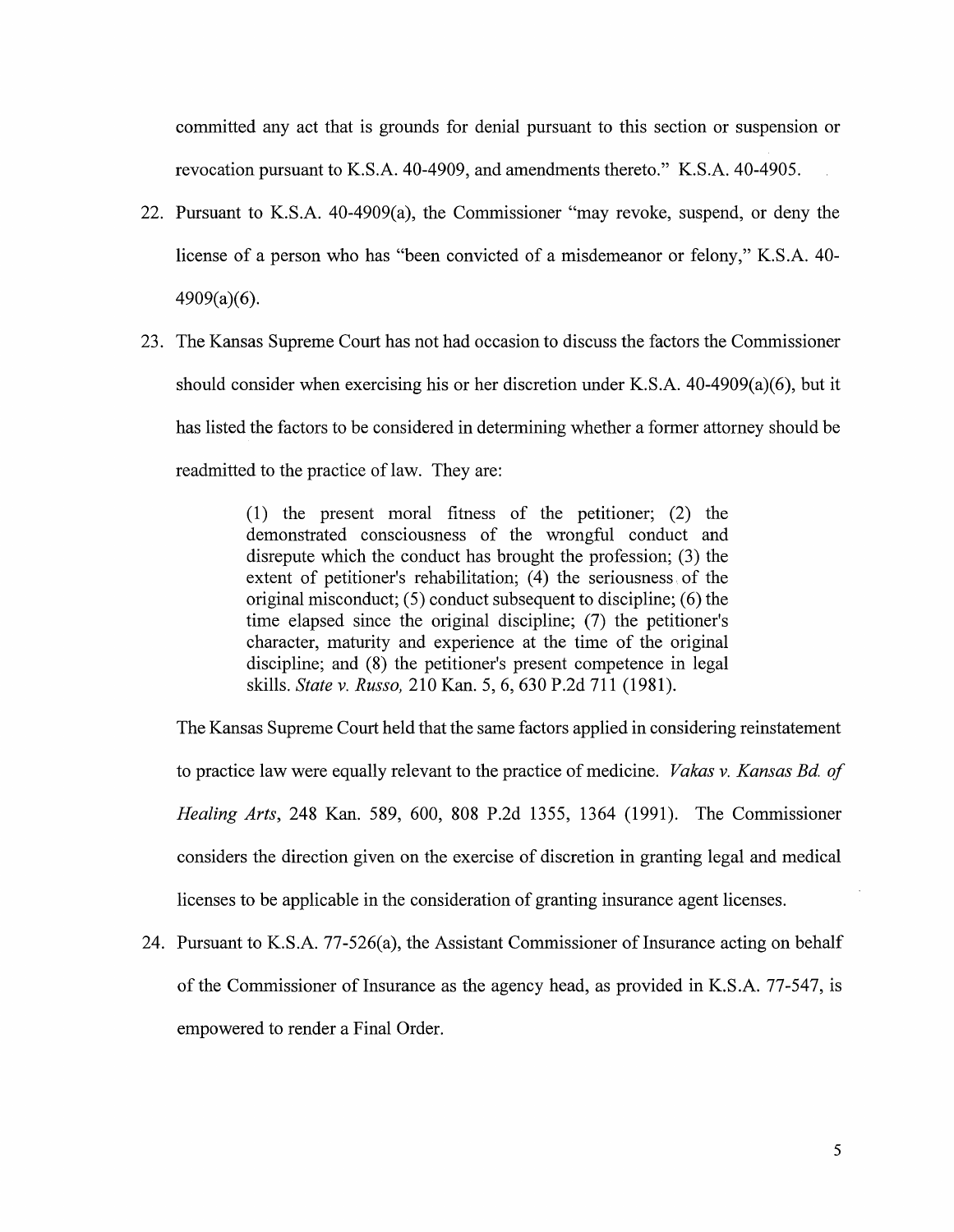#### **Policy Reasons**

25. Before issuing an insurance agent license, the Commissioner must determine that the applicant is qualified and has not committed any act that would be grounds for denial, suspension, or revocation. K.S.A. 40-4905(b). Further, the Commissioner is charged with licensing, or continuing to license, persons or entities to sell, solicit, or negotiate insurance in the state of Kansas only if their conduct indicates they are both qualified and trustworthy.

### **Discussion**

- 26. The Presiding Officer believes it will be beneficial to address each of the *Vakas* factors.
- 27. First: "the present moral fitness of the petitioner." From all accounts, the Applicant is a productive member of society and is not regarded as currently having bad moral character. She has taken responsibility for her past mistakes. However, her \_admission that she would not have disclosed her misdemeanor convictions even if she had read and understood the pop-up warning does not reflect well on her moral character.
- 28. Second: "the demonstrated consciousness of the wrongful conduct and disrepute which the conduct has brought the profession." The Applicant acknowledged the wrongful conduct of the two misdemeanor convictions. However, she did not acknowledge it was wrong not to have disclosed the convictions on her application. To the contrary, she stated she would not have disclosed them because of her incorrect belief that they were no longer on her record.
- 29. Third: "the extent of petitioner's rehabilitation." The Applicant took responsibility for her actions giving rise the two misdemeanors. She appears to have, as she and others attested to, learned from her mistakes and has not engaged in similar behaviors since 2008. The Commissioner has not taken into consideration in this matter the in 2010 as the Applicant successfully completed a diversion program. The Commissioner finds there is no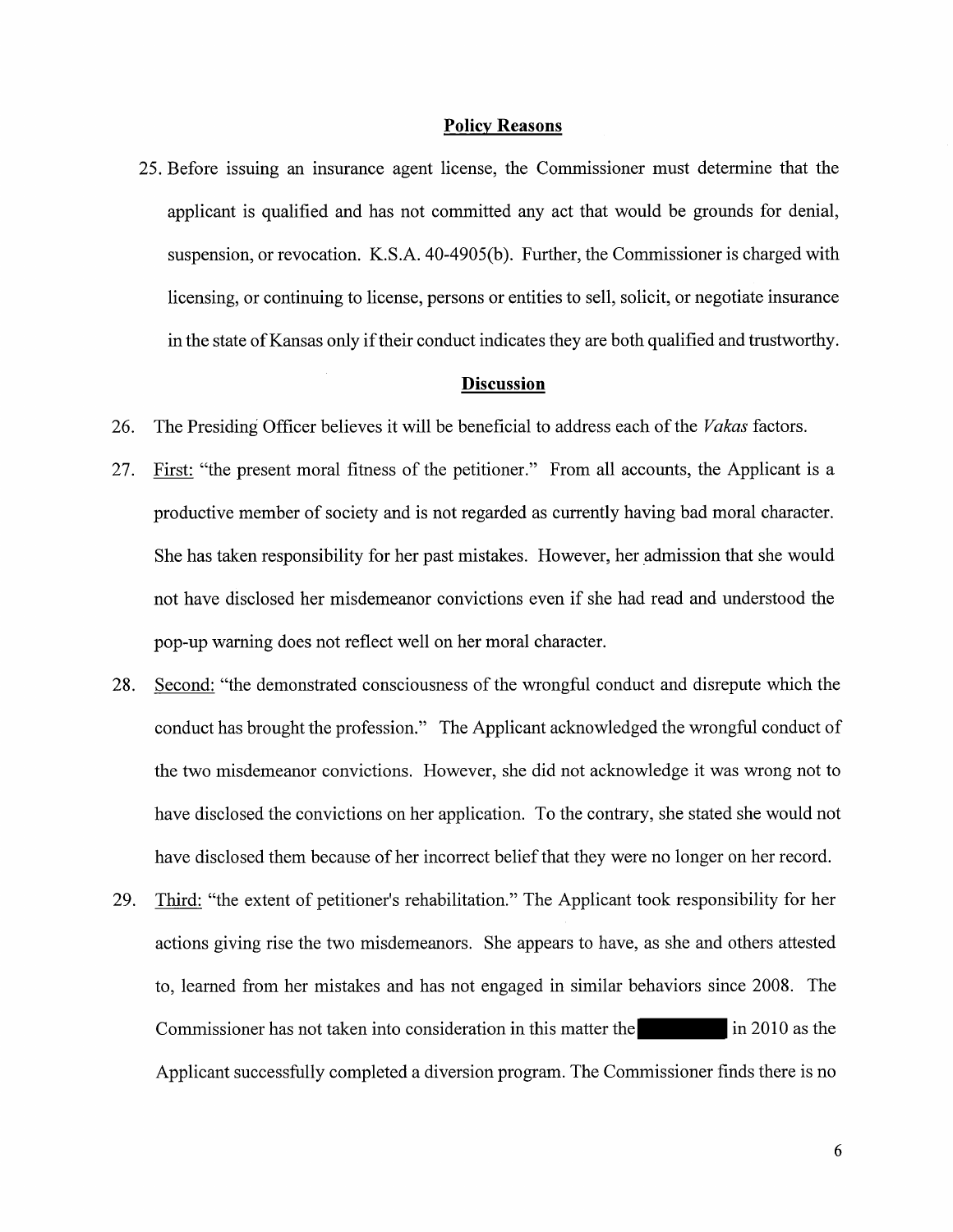reason to believe the Applicant will engage in behaviors similar to those underlying the two misdemeanor convictions.

- 30. Fourth: "the seriousness of the original misconduct." The Applicant's conduct underlying the two misdemeanor charges both involved actions involving violence against other persons. However, as stated before, the Applicant seems to have learned from those mistakes and there is no reason to believe she will engage in the future in behaviors similar to those underlying the two misdemeanor convictions. However, the misconduct which is of most concern to the Commissioner is the Applicant's failure to disclose the two misdemeanor convictions on her application, which, as will be discussed further below, is considered very serious by the Department.
- 31. Fifth: "conduct subsequent to discipline." There is no evidence that Applicant engaged in conduct similar to that underlying the misdemeanor convictions since 2008. The 2010 is not material for purposes of this factor.
- 32. Sixth: "the time elapsed since the original discipline." The actions giving rise to the two misdemeanor convictions occurred in 2003 and 2008. Sufficient time has elapsed to provide the Commissioner with a basis to believe the Applicant would not engage in similar conduct. However, the Applicant's failure to disclose these in her application, her admission that she did not read the instructions in the pop-up box, and her admission that had she read the instructions she would still not have disclosed the convictions are recent events that are not favorable to the Applicant.
- 33. Seventh: "the petitioner's character, maturity and experience at the time of the original discipline." The Applicant was 18 years old at the time of the incident giving rise to the 2003 conviction, and 23 years old when the events occurred giving rise to the 2008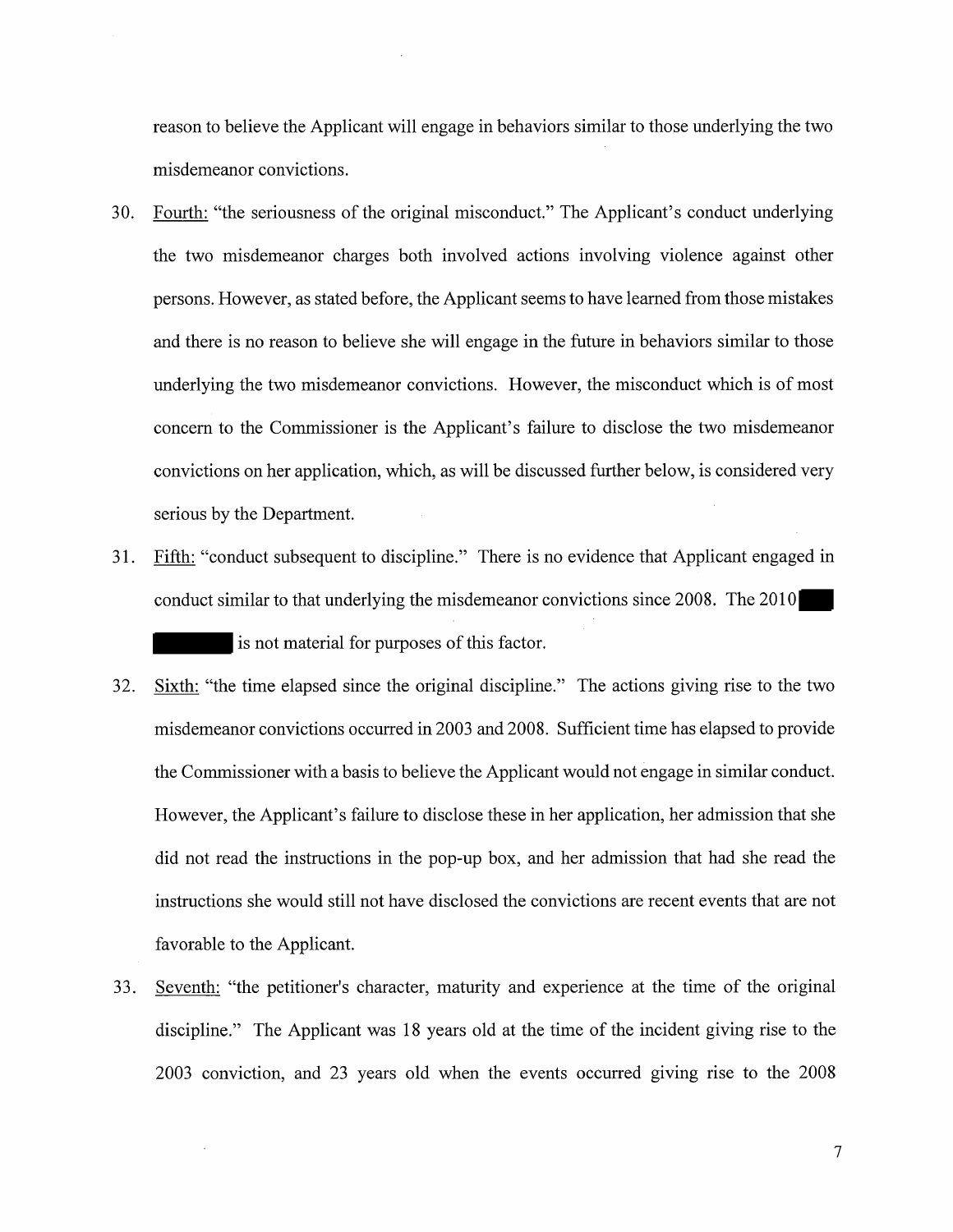conviction. Many people make mistakes as teenagers and young adults which prove to be valuable life lessons and help the person to later become productive and successful. This seems to be the case with the Applicant. She is now a mature woman who has been employed in responsible positions. Thus, at the time she completed her application, she should have been able to exercise mature judgment to read the instructions carefully and to follow those. Instead she relied on research she conducted on the internet which demonstrates a lack of judgment.

34. Eighth: "the Applicant's present competence in skills required in the profession." To date, the Applicant has successfully passed her insurance licensing exam. However, other factors discussed herein raise questions as to her competence in areas such as attention to detail, and accurately following instructions.

## **Findings of Fact and Conclusions of Law**

- 35. The Commissioner has jurisdiction over Applicant as well as the subject matter of this proceeding, and such proceeding is held in the public interest.
- 36. The Assistant Commissioner of Insurance is acting on behalf of the Commissioner of Insurance as the agency head and is empowered to render a Final Order.
- 3 7. The Commissioner has considered the factors suggested by *Vakas* most favorable to Applicant, specifically that Applicant admits the facts alleged by the Department in the denial letter, that the misdemeanor convictions occurred thirteen and eleven years ago, the Applicant apologized for not carefully reading or following the instructions in the application, and she provided letters from people who spoke favorably about her character, integrity, and her ability to be a successful insurance agent.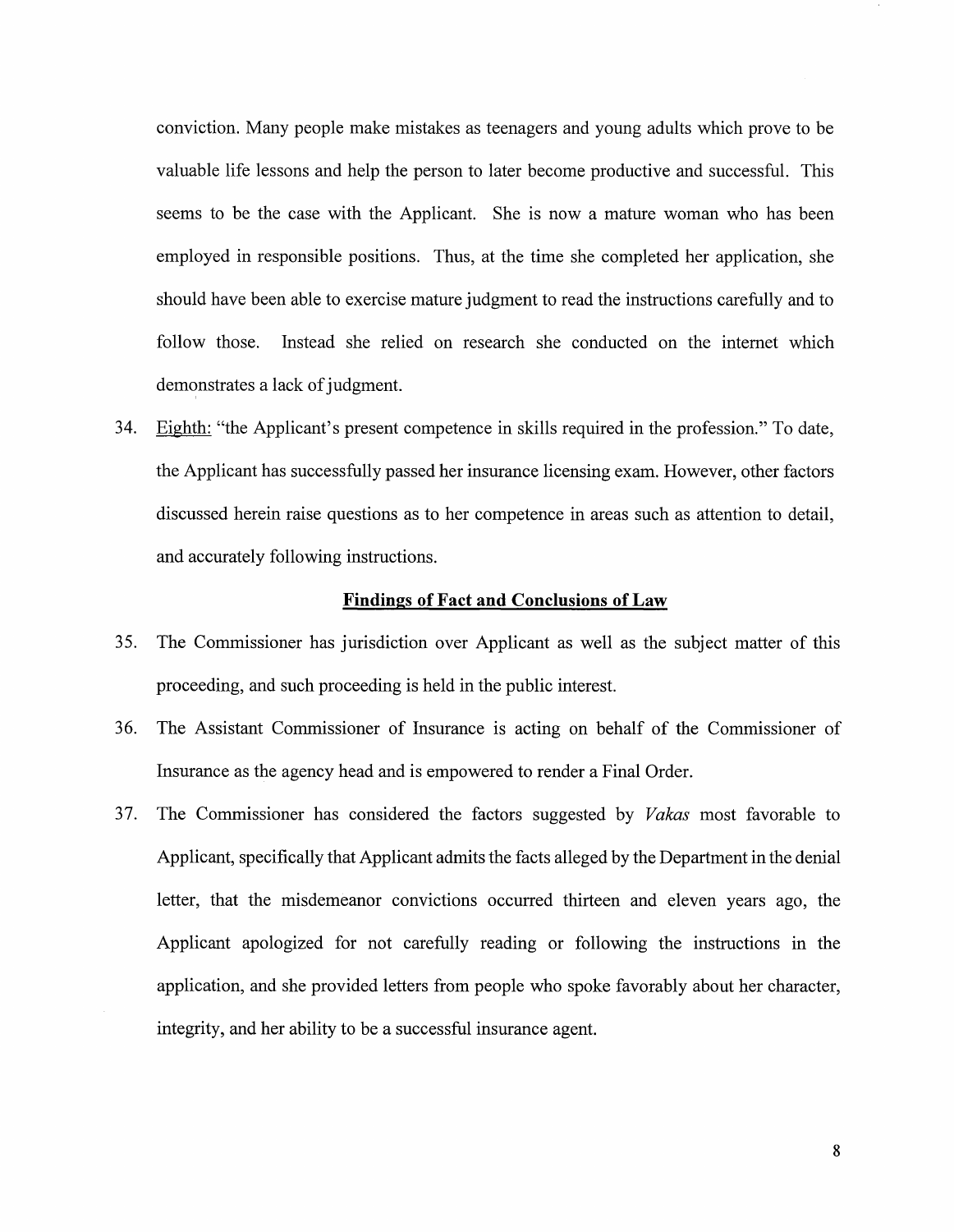- 3 8. The Commissioner has also considered the factors suggested by *Vakas* that weigh most heavily against Applicant, chiefly that Applicant failed to exercise care in completing the application, and that she intended to conceal her prior misdemeanor convictions. Applicant had specific notice from the online pop up that care should be taken in completion of the background questions, and that disclosure of a misdemeanor convictions was required. However, Applicant testified that she chose to rely on information derived from research on the internet that misdemeanor convictions were removed from one's record after five years. Thus, it appears it was intentional on Applicant's part to not disclose the misdemeanor convictions as she had conducted research on the topic. Applicant also certified under penalty of perjury that all of the information submitted in her application was true and complete. Of most concern is Applicant's admission that had she read and understood the information in the pop-up box, she still would not have disclosed the misdemeanor convictions because of her internet research.
- 39. Because the Department has been faced with increasing incidences of license applicants failing to disclose prior misdemeanor and felony convictions, it implemented changes to the online application process specifically designed to alert applicants of the need to exercise care in completing the background questions. Failure to give proper attention to the guidance and warnings in the pop-up has a direct bearing, in the opinion of the Department, on whether an applicant can or will exercise the necessary care in completing applications for insurance clients, which could result in harm to such clients.

### **Finding and Order**

Pursuant to K.S.A. 40-4909(a)(6), the Commissioner finds that Applicant's license should be denied because Applicant failed to disclose her misdemeanor convictions. The failure to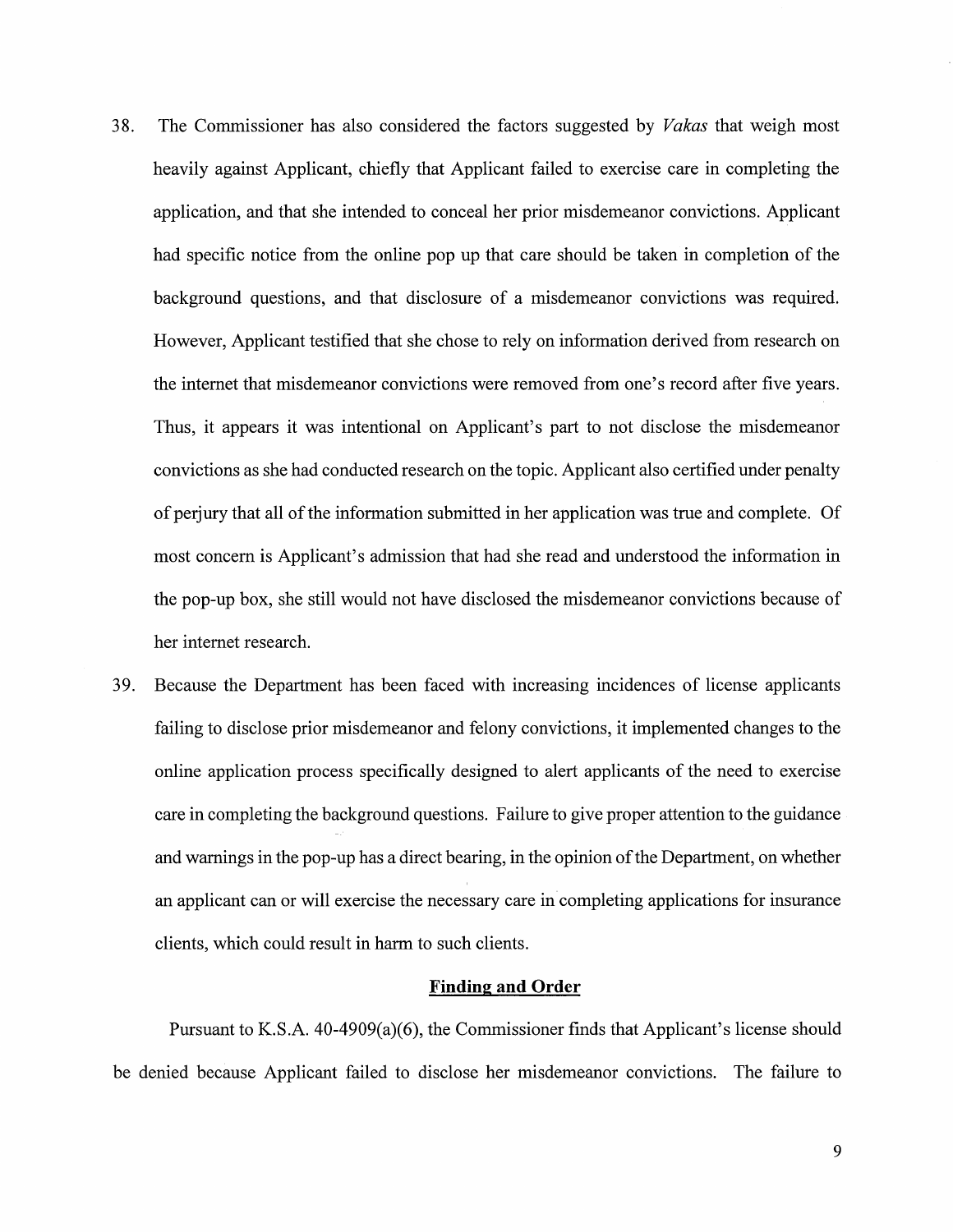disclose was intentional as the Applicant conducted research to determine if disclosure was required. As importantly, the Applicant failed to demonstrate an ability to accurately read and follow instructions in the application or that she understood the seriousness of attesting to the truth and accuracy of information in her application under penalty of perjury. Had Applicant disclosed the misdemeanors, as clearly required by specific instructions in the application, it is likely the license would have been granted. The Commissioner has concluded that it is not in the interest of public to issue an agent license to Applicant at this time.

# **THE COMMISSIONER OF INSURANCE THEREFORE ORDERS IT THAT:**

- **1. Denial of Applicant's application for a Kansas resident insurance agent's is AFFIRMED.**
- **2. Pursuant to K.S.A. 77-415(b)(2)(A), this order is designated by the Department as precedent.**

IT IS SO ORDERED THIS  $13^{\frac{1}{2}}$  DAY OF AUGUST 2019, IN THE CITY OF **TOPEKA, COUNTY OF SHAWNEE, STATE OF KANSAS.** 



VICKI SCHMIDT COMMISSIONER OF INSURANCE

BY: an) Renti

Barbara W. Rankin Assistant Commissioner Presiding Officer